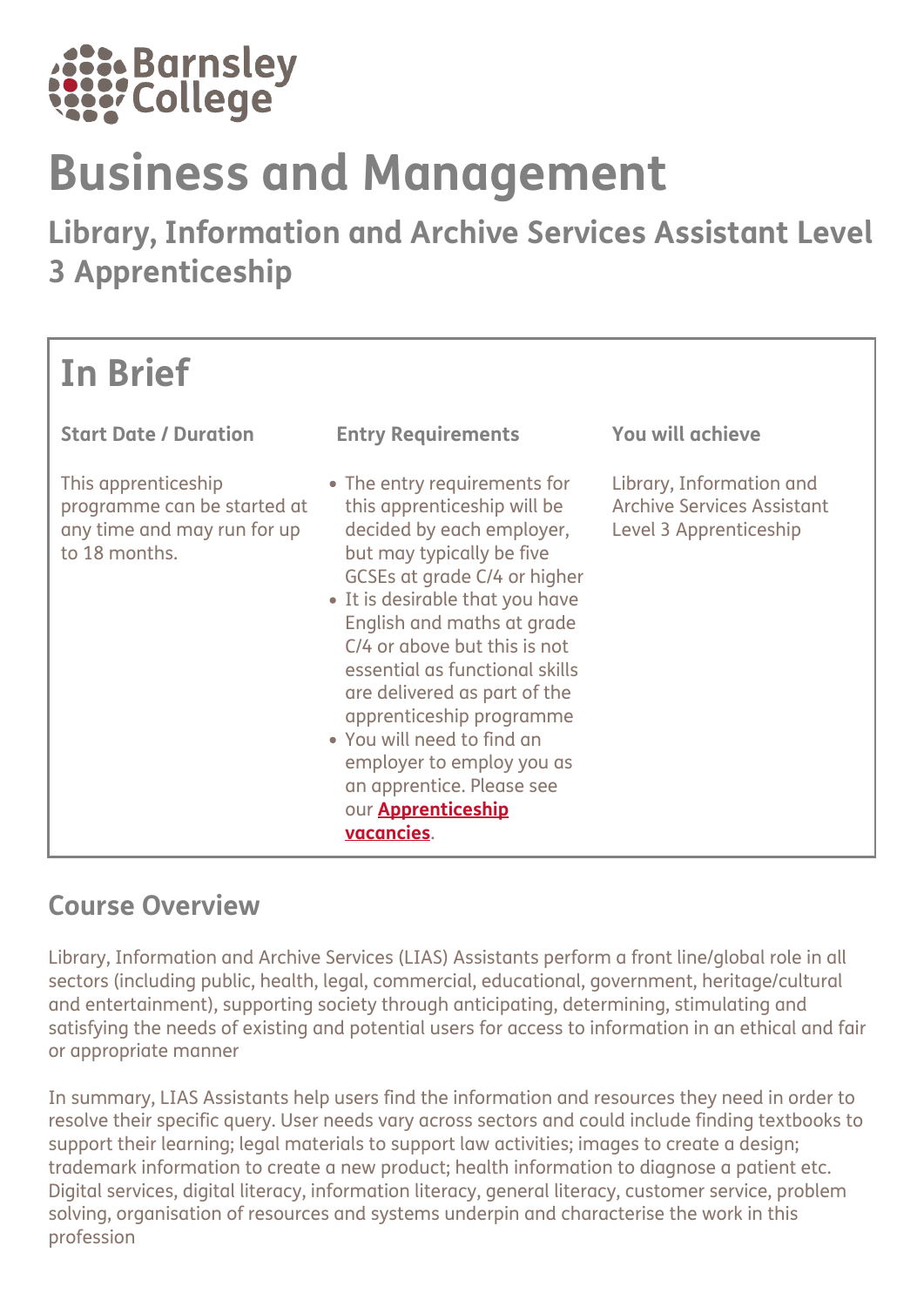# Course Content

The duties typically take place in a public spaces such as libraries, archives, hospitals and other commercial/office or information-based organisations such as law firms, universities, schools, the media (e.g. broadcasting, journalism, film-making, social media) etc. In small organisations, such as law firms and schools, the services assistant will quite often be working on their own or independently , reporting directly to the head of the organisation/institution.

You will be expectred to show competance in the following areas;

- Implement the organisational policies for handling information, physical and digital collections and related resources; using initiative to interpret users' needs and solve their problems – within legislative frameworks
- Acquire, receive, record, circulate and develop collections of physical and digital resources
- Provide access to information and related sources to meet users' diverse requirements
- Support users to develop confidence and skills in reading, researching, understanding and evaluating information
- Promote content, collections and displays to highlight value and impact and sustain user interest
- Administer and support the management and development of collections
- Execute withdrawal of information and related resources from use and store or dispose of them safely and sustainably
- Create an environment that supports the development of users and encourages learning and exploration of information and related resources
- Collaborate with users and stakeholders in the shaping, development and innovation of the service
- Develop and deliver excellent customer service to on-site and online users to support and create communities for sharing and engaging with information and related resources
- Describe and organise information and collections of physical and digital resources
- Store and preserve information and collections safely and securely

You can view the full apprenticeship standard here [https://www.instituteforapprenticeships.org/a pprenticeship-standards/library-information-archive-services-assistant/]

## How will I be assessed?

Assessment will take the form of;

- Project report and presentation, with questions
- Professional discussion, underpinned by a portfolio

# What Equipment Will I Need?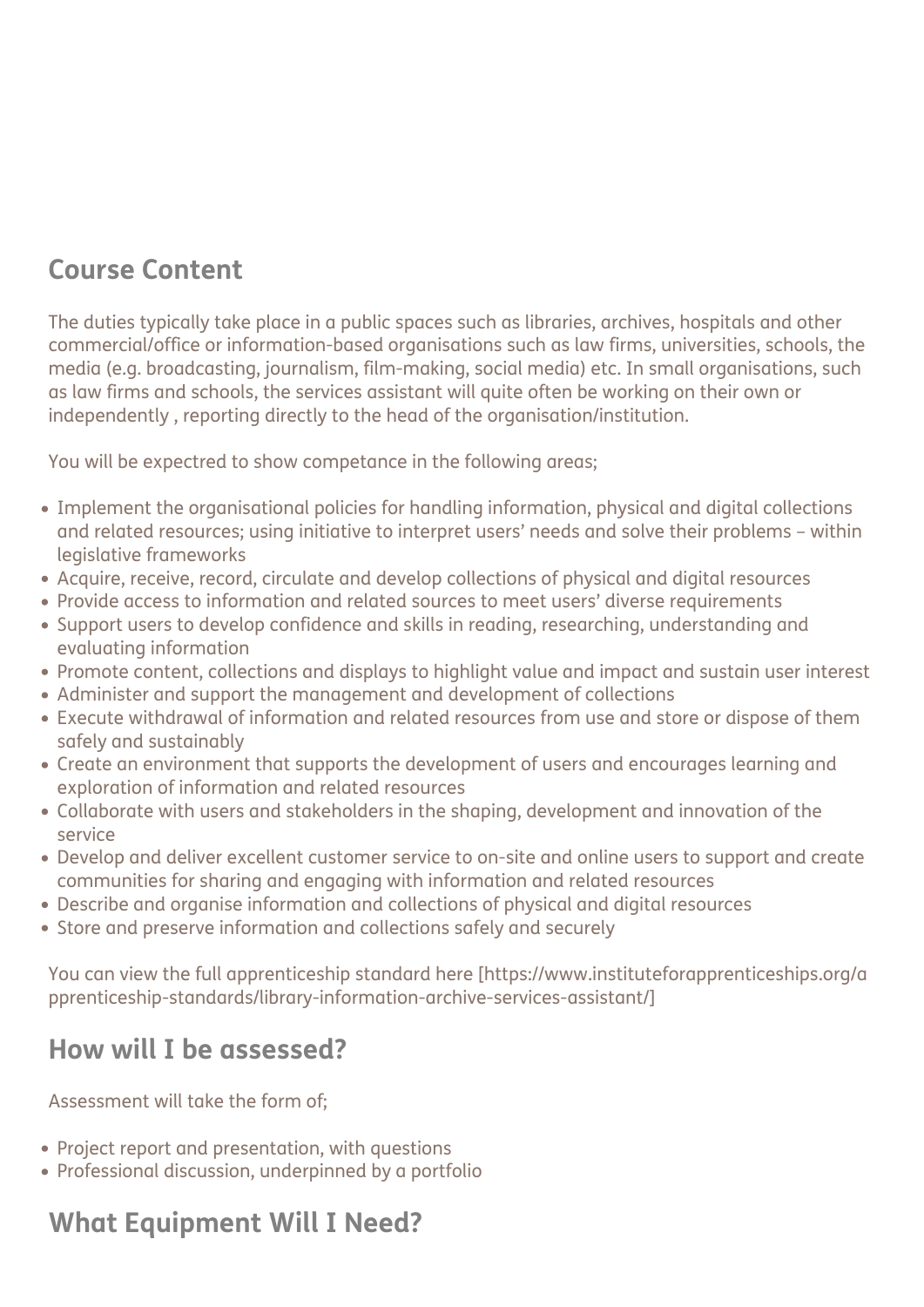You will be required to provide paper, writing materials and a memory stick.

# Where will I study?

You will study within the workplace and attend classes at Barnsley College's Old Mill Lane Campus, Church Street, Barnsley, S70 2YW

## What can I do next?

There are a number of further study options available to you such as a supervisor/managment qualifications.

# How much does the course cost?

There is no cost to being an apprentice. All costs associated with your apprenticeship, including the cost of training and your salary, will be paid by your employer.

# Financial support

You may be eligible for assistance with expenses such as travel, books, equipment and childcare. For further information please contact the Student Services Team on +44 (0)1226 216 114.

# Extra information

#### Contact the Apprenticeship Team

For further information please contact the team on +44 (0)1226 216 123 or email: info@barnsley.ac.uk [mailto:info@barnsley.ac.uk]

#### Want to join Barnsley Sports Academy and the Sports Village?

Barnsley College has a range of sports opportunities for all students to take part in, gain professional training and compete nationally and internationally. We also have a state-of-the-art fitness village, Honeywell Sports Village [https://www.barnsley.ac.uk/shops-services/honeywellsports-village/] where students can make use of our fitness suite, spinning studio and classes for competitive rates. You don't have to be studying sport to get involved in the Sports Academy [https://www.barnsley.ac.uk/our-departments/sport/sports-academy/] .

#### Additional Learning Support

Our Additional Learning Support team can provide you with the support you need. Please contact them on +44 (0)1226 216 769.

#### Disclaimer

Please note we reserve the right to change details without notice. We apologise for any